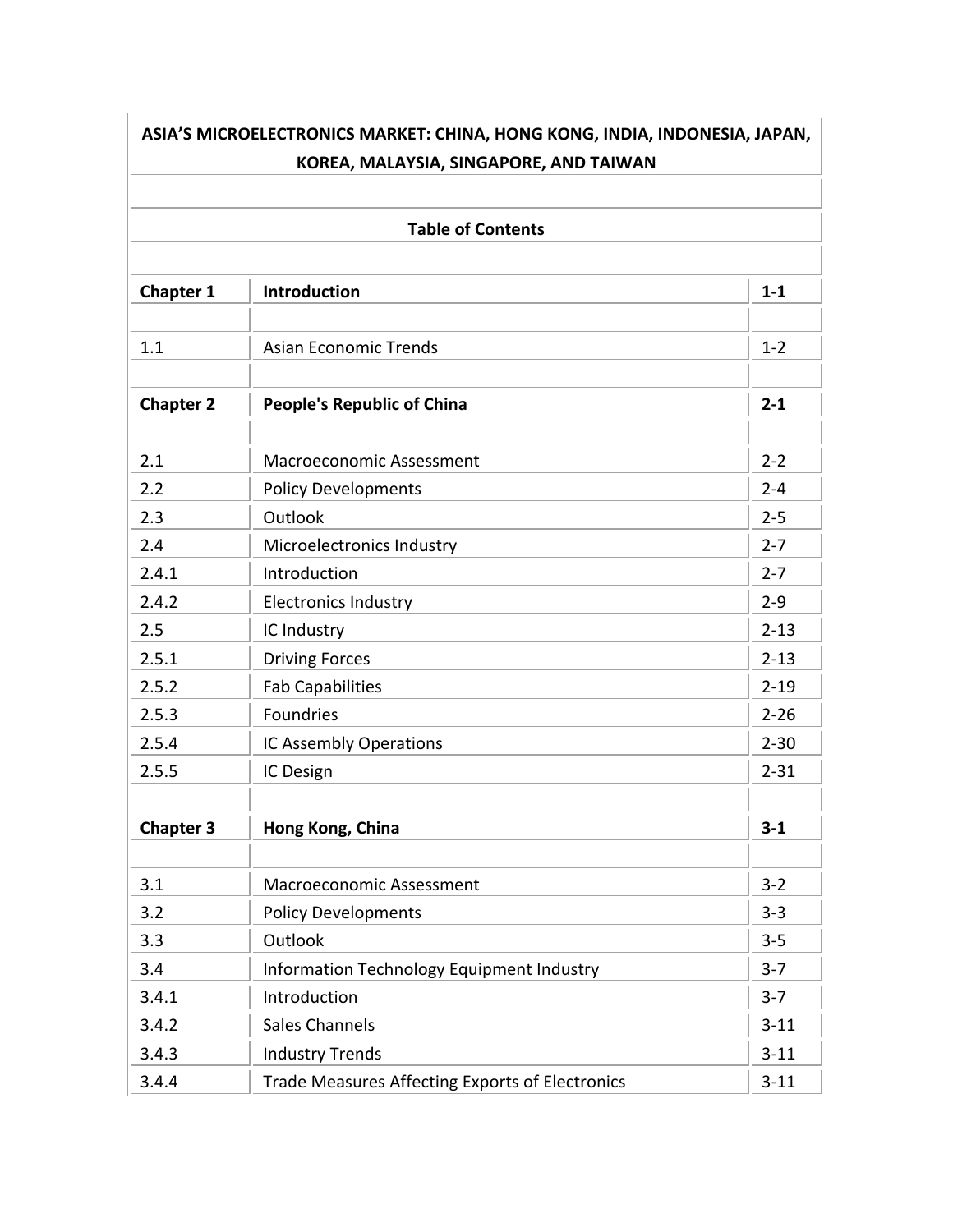| 3.4.5            | China's WTO Accession                                      | $3 - 12$ |
|------------------|------------------------------------------------------------|----------|
| 3.4.6            | <b>Product Trends</b>                                      | $3 - 13$ |
| 3.5              | <b>Electronic Components</b>                               | $3 - 13$ |
| 3.5.1            | Introduction                                               | $3 - 13$ |
| 3.5.2            | <b>Sales Channels</b>                                      | $3 - 17$ |
| 3.5.3            | <b>Industry Trends</b>                                     | $3 - 18$ |
| 3.5.4            | <b>Factors Affecting Exports of Electronics</b>            | $3 - 18$ |
| 3.5.5            | <b>Product Trends</b>                                      | $3 - 19$ |
| 3.6              | Telecommunications Equipment Industry                      | $3 - 19$ |
| 3.6.1            | Introduction                                               | $3 - 19$ |
| 3.6.2            | <b>Sales Channels</b>                                      | $3 - 25$ |
| 3.6.3            | <b>Industry Trends</b>                                     | $3 - 25$ |
| 3.6.4            | <b>Factors Affecting Exports of Telecom Equipment</b>      | $3 - 26$ |
| 3.6.5            | <b>Product Trends</b>                                      | $3 - 27$ |
|                  |                                                            |          |
| <b>Chapter 4</b> | <b>India</b>                                               | $4 - 1$  |
|                  |                                                            |          |
| 4.1              | <b>Macroeconomic Assessment</b>                            | $4 - 2$  |
| 4.2              | <b>Policy Developments</b>                                 | $4 - 4$  |
| 4.3              | Outlook                                                    | $4 - 6$  |
| 4.4              | Microelectronics Industry                                  | $4 - 7$  |
| 4.4.1            | Introduction                                               | $4 - 7$  |
| 4.4.2            | <b>Semiconductor Production</b>                            | $4 - 7$  |
| 4.4.3            | <b>Industry Performance</b>                                | $4 - 10$ |
| 4.5              | <b>Electronic Production</b>                               | $4 - 14$ |
| 4.6              | India Venture Capital                                      | $4 - 18$ |
| 4.7              | <b>Special Investment Programs</b>                         | $4 - 19$ |
| 4.7.1            | Introduction                                               | $4 - 19$ |
| 4.7.2            | Electronics Hardware Technology Park Scheme (EHTP)         | $4 - 20$ |
| 4.7.3            | Software Technology Park (STP) Scheme                      | $4 - 21$ |
| 4.7.4            | Software Technology Parks of India                         | $4 - 21$ |
| 4.7.5            | Export Processing Zones/ 100% Export Oriented Units Scheme | $4 - 22$ |
| 4.7.6            | Process Of Approval                                        | $4 - 24$ |
| 4.7.7            | <b>Government Approval</b>                                 | $4 - 25$ |
|                  |                                                            |          |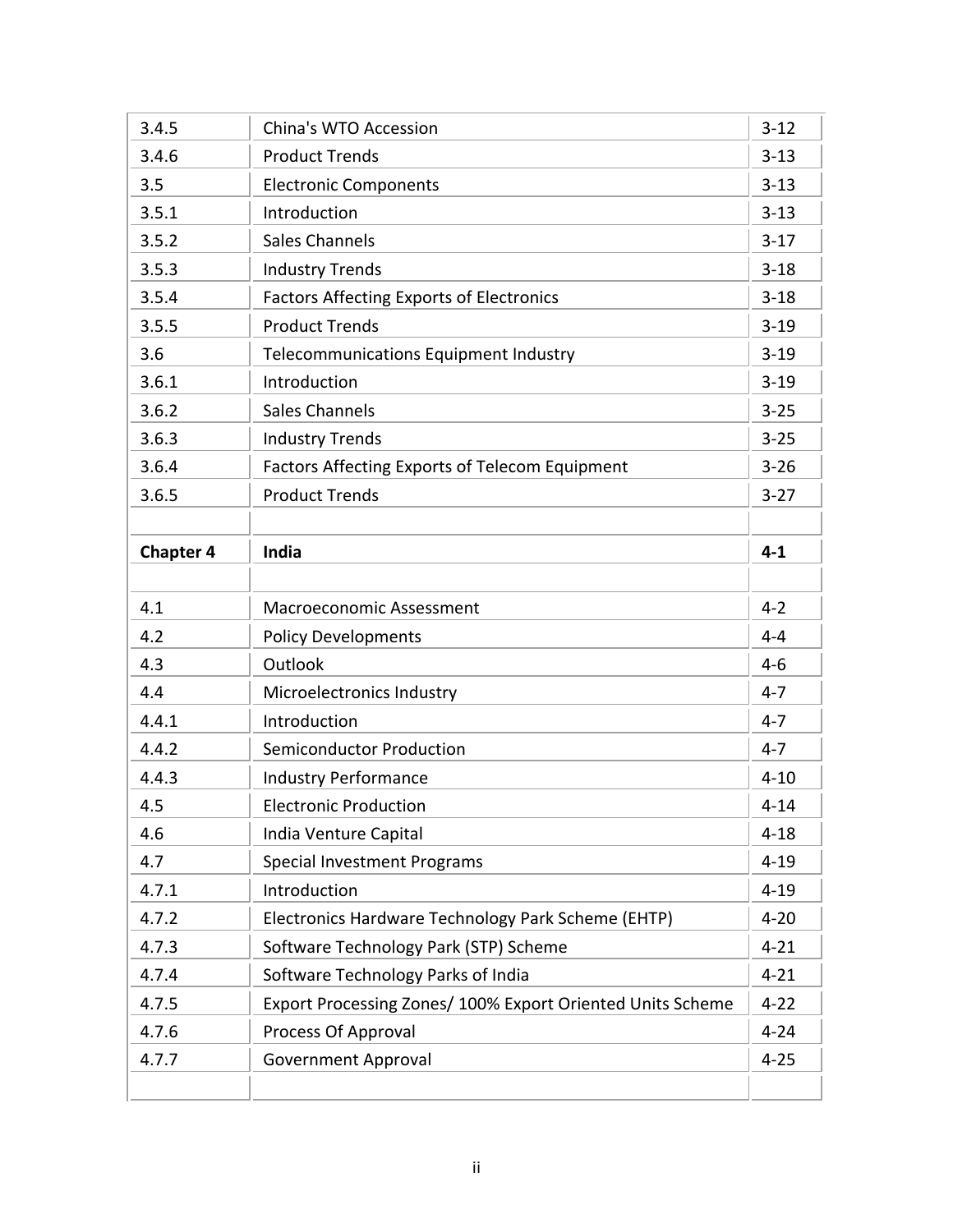| <b>Chapter 5</b> | Indonesia                                       | $5-1$    |
|------------------|-------------------------------------------------|----------|
|                  |                                                 |          |
| 5.1              | <b>Macroeconomic Assessment</b>                 | $5 - 2$  |
| 5.2              | <b>Policy Developments</b>                      | $5 - 4$  |
| 5.3              | Decentralization in Indonesia                   | $5-5$    |
| 5.4              | Outlook                                         | $5-5$    |
| 5.5              | Indonesia Information Technology Infrastructure | $5 - 7$  |
| 5.5.1            | Introduction                                    | $5 - 7$  |
| 5.5.2            | Electronics                                     | $5 - 8$  |
| 5.6              | <b>Investor Nightmare</b>                       | $5-9$    |
| <b>Chapter 6</b> | Japan                                           | $6-1$    |
| 6.1              | <b>Macroeconomic Assessment</b>                 | $6 - 2$  |
| 6.2              | <b>IT Industry</b>                              | $6 - 3$  |
| 6.2.1            | <b>Mobile Market</b>                            | $6 - 3$  |
| 6.2.2            | <b>Internet Use</b>                             | $6 - 5$  |
| 6.2.3            | <b>Consumer Electronics Industry</b>            | $6-6$    |
| 6.3              | Japanese IC Industry                            | $6 - 8$  |
| 6.3.1            | <b>Battered Industry</b>                        | $6 - 8$  |
| 6.3.2            | <b>Foundry Plans</b>                            | $6 - 12$ |
| 6.3.3            | Withdrawal from DRAM                            | $6 - 12$ |
| 6.3.4            | <b>Trend in Partnerships</b>                    | $6 - 16$ |
| 6.3.5            | Lower Cost Structure - Minifabs                 | $6 - 17$ |
| <b>Chapter 7</b> | <b>Republic of Korea</b>                        | $7 - 1$  |
| 7.1              | Macroeconomic Assessment                        | $7 - 2$  |
| 7.2              | <b>Policy Developments</b>                      | $7 - 3$  |
| 7.3              | Outlook                                         | $7 - 5$  |
| 7.4              | <b>IT Industry</b>                              | $7 - 7$  |
| 7.4.1            | Introduction                                    | $7 - 7$  |
| 7.4.2            | Telecom                                         | $7 - 8$  |
| 7.4.3            | Internet                                        | $7-9$    |
| 7.5              | Semiconductor Industry                          | $7 - 12$ |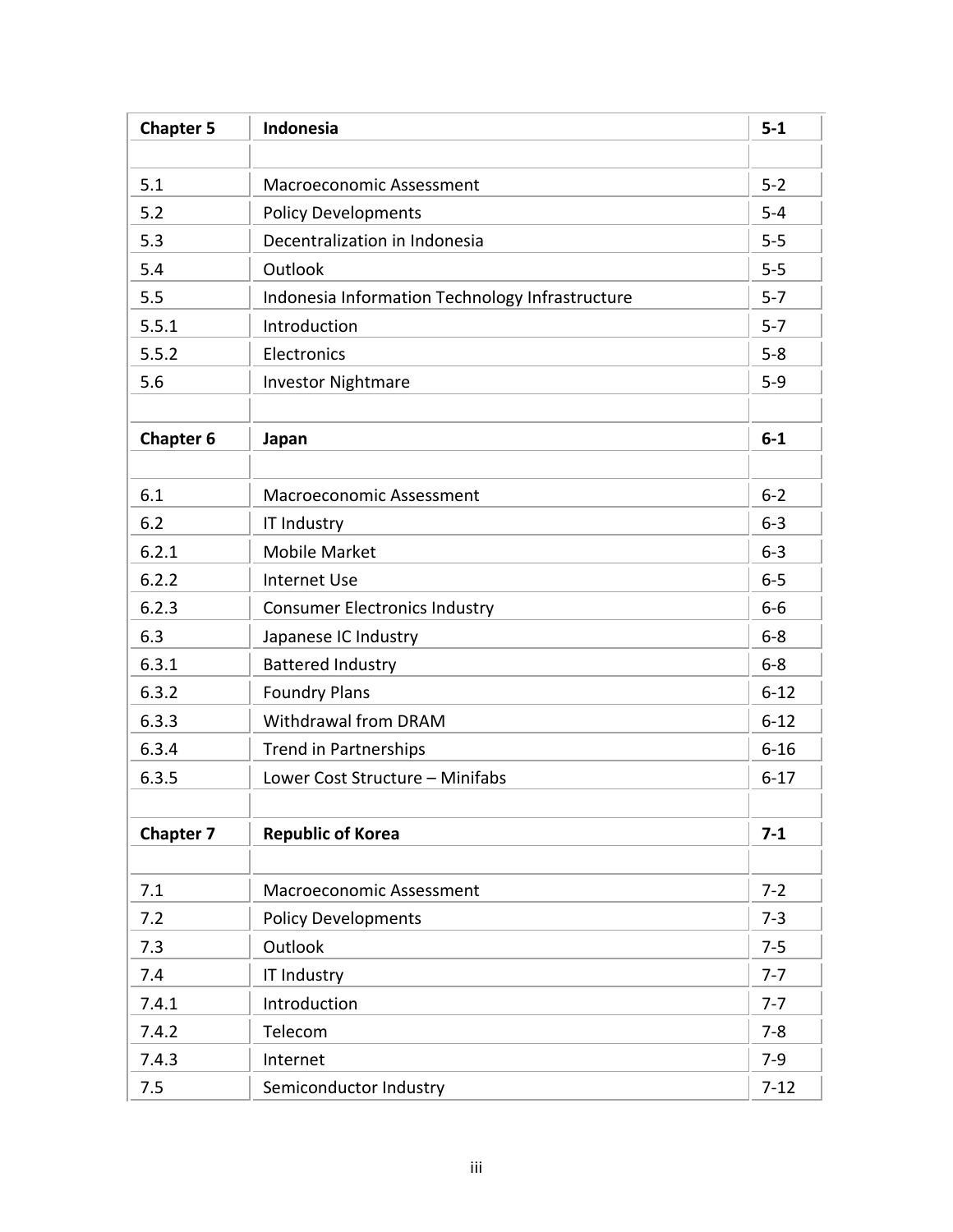| 7.5.1            | Introduction                                    | $7 - 12$ |
|------------------|-------------------------------------------------|----------|
| 7.5.2            | <b>DRAM Industry</b>                            | $7 - 14$ |
| 7.5.3            | Flash Memory Industry                           | $7 - 15$ |
| 7.5.4            | <b>Semiconductor Facilities</b>                 | $7 - 16$ |
| 7.5.5            | Semiconductor Supply Industry                   | $7 - 18$ |
| 7.6              | Packaging Industry                              | $7 - 20$ |
|                  |                                                 |          |
| <b>Chapter 8</b> | <b>Malaysia</b>                                 | $8 - 1$  |
|                  |                                                 |          |
| 8.1              | Macroeconomic Assessment                        | $8 - 2$  |
| 8.2              | <b>Policy Developments</b>                      | $8 - 4$  |
| 8.3              | Outlook                                         | $8 - 4$  |
| 8.4              | <b>Technology Infrastructure</b>                | $8 - 6$  |
| 8.4.1            | Introduction                                    | $8 - 6$  |
| 8.4.2            | Malaysia's ICT Industry                         | $8 - 10$ |
| 8.4.3            | <b>Display Devices</b>                          | $8 - 15$ |
| 8.4.4            | <b>Electronics Telecommunications Equipment</b> | $8 - 15$ |
| 8.4.5            | <b>Electronics Contract Manufacturing</b>       | $8 - 16$ |
| 8.5              | Semiconductor Infrastructure                    | $8 - 16$ |
| 8.5.1            | Semiconductor Industry                          | $8 - 16$ |
| 8.5.2            | <b>Semiconductor Manufacturers</b>              | $8 - 21$ |
|                  |                                                 |          |
| <b>Chapter 9</b> | <b>Singapore</b>                                | $9 - 1$  |
|                  |                                                 |          |
| 9.1              | Macroeconomic Assessment                        | $9 - 2$  |
| 9.2              | <b>Policy Developments</b>                      | $9 - 4$  |
| 9.3              | Outlook                                         | $9 - 5$  |
| 9.4              | <b>Electronics Infrastructure</b>               | $9 - 7$  |
| 9.4.1            | Introduction                                    | $9 - 7$  |
| 9.4.2            | <b>EDB Industry Clusters - Electronics</b>      | $9 - 17$ |
| 9.5              | Semiconductor Industry                          | $9 - 21$ |
| 9.5.1            | Introduction                                    | $9 - 21$ |
| 9.5.2            | Semiconductor Fabs                              | $9 - 21$ |
| 9.5.3            | Semiconductor Equipment & Materials Industry    | $9 - 28$ |
| 9.5.4            | <b>Research and Development</b>                 | $9 - 29$ |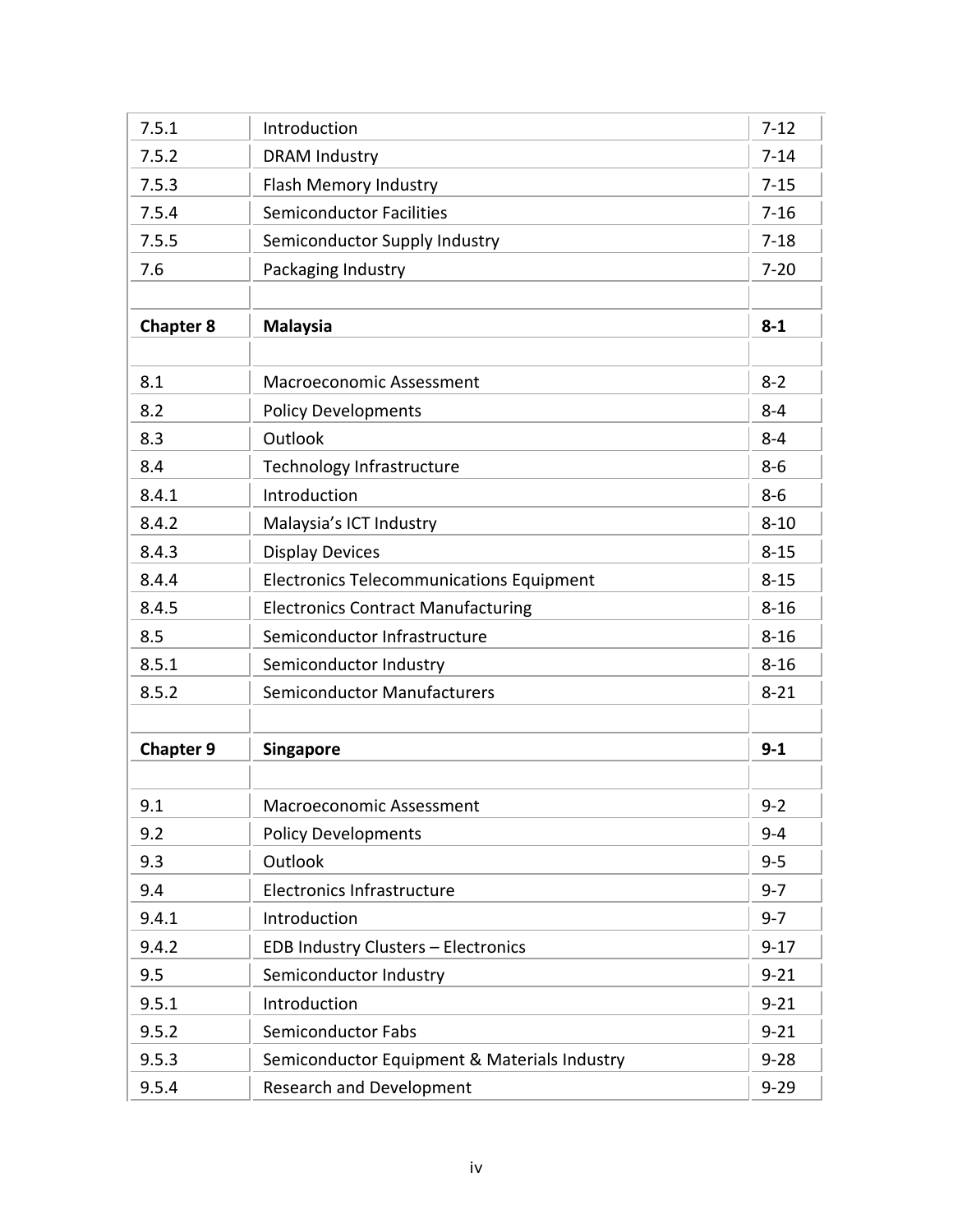| <b>Chapter 10</b> | <b>Taiwan</b>                                | $10 - 1$  |
|-------------------|----------------------------------------------|-----------|
|                   |                                              |           |
| 10.1              | <b>Macroeconomic Assessment</b>              | $10-2$    |
| 10.2              | <b>Policy Developments</b>                   | $10 - 4$  |
| 10.3              | Outlook                                      | $10-5$    |
| 10.4              | Semiconductor Industry                       | $10-6$    |
| 10.4.1            | Introduction                                 | $10-6$    |
| 10.4.2            | Semiconductor Equipment and Materials        | $10-17$   |
| 10.4.3            | IC Packaging & Testing                       | $10 - 20$ |
| 10.4.4            | <b>Semiconductor Fabs</b>                    | $10 - 24$ |
| 10.5              | Taiwan's IT industry                         | $10-37$   |
|                   |                                              |           |
|                   | <b>List of Figures</b>                       |           |
| 2.1               | <b>GDP Growth - China</b>                    | $2 - 3$   |
| 2.2               | China IC Demand Versus Supply 1995-2018      | $2 - 14$  |
| 2.3               | China's Memory Demand                        | $2 - 16$  |
| 2.4               | <b>China's IC Applications</b>               | $2 - 17$  |
| 2.5               | Silicon Wafer Technology Levels In China     | $2 - 21$  |
| 2.6               | China Silicon Wafer Output Forecast          | $2 - 22$  |
| 2.7               | Growth Of China's IC Design Houses           | $2 - 32$  |
| 2.8               | China's Design Capabilities By Linewidth     | $2 - 34$  |
| 2.9               | China Design Houses By Location              | $2 - 36$  |
| 3.1               | Contributions To Growth (Supply) - Hong Kong | $3 - 4$   |
| 4.1               | <b>GDP Annual Growth</b>                     | $4 - 3$   |
| 4.2               | <b>Electronics Production Profile</b>        | $4 - 15$  |
| 5.1               | GDP Growth - Indonesia                       | $5 - 3$   |
| 5.2               | Foreign Investment To Indonesia              | $5 - 11$  |
| 6.1               | Semiconductor Sales by World Region          | $6 - 11$  |
| 6.2               | Operating Income Of Japanese IC Companies    | $6 - 13$  |
| 6.3               | <b>HALCA Project Objectives</b>              | $6 - 19$  |
| 6.4               | Fab Tool Overcapacity                        | $6 - 22$  |
| 6.5               | <b>Comparison Of Electric Consumption</b>    | $6 - 23$  |
| 7.1               | GDP Growth - Korea                           | $7 - 4$   |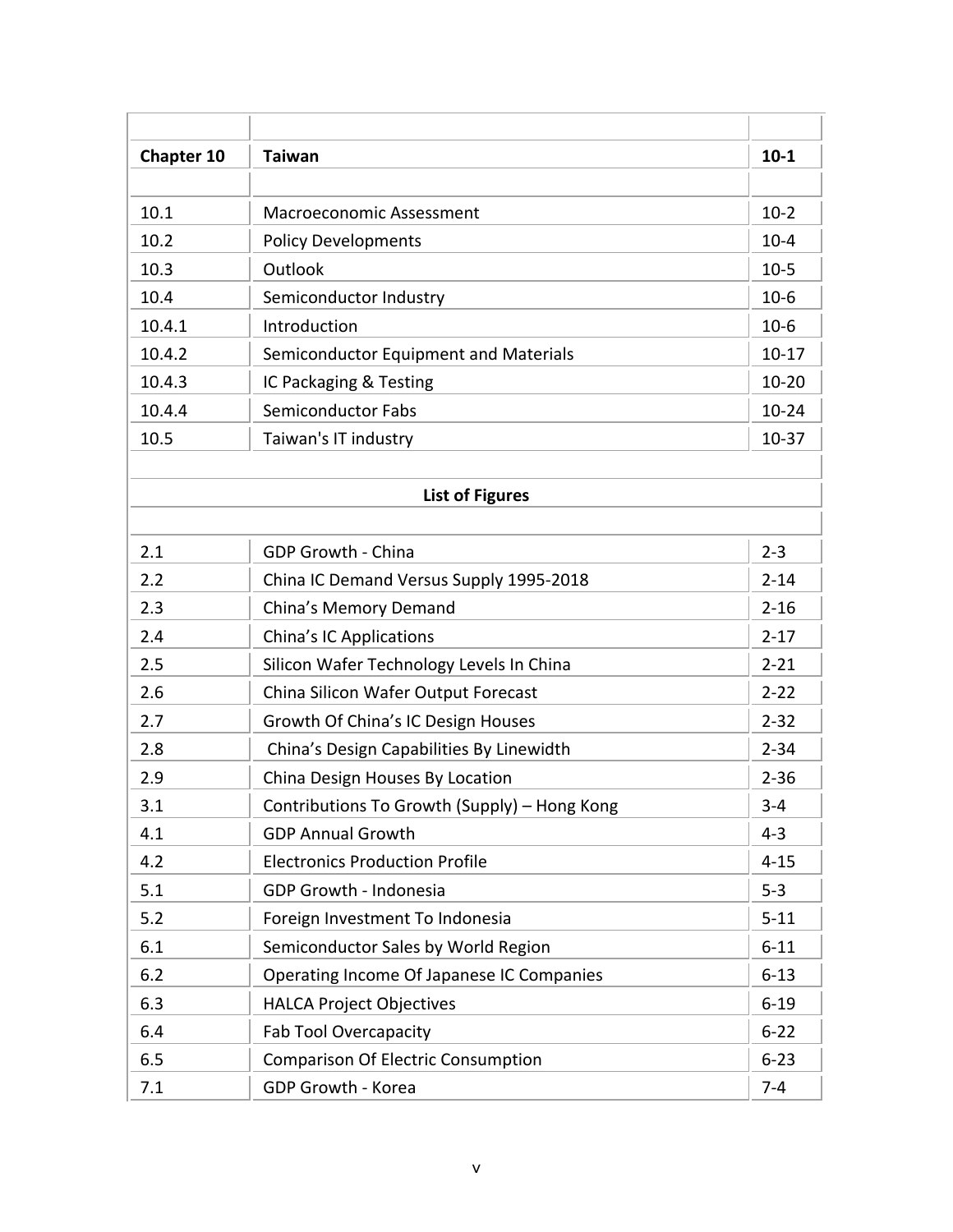| 7.2  | South Korea Internet Speed                                | $7 - 10$  |
|------|-----------------------------------------------------------|-----------|
| 7.3  | <b>Number Of Internet Users</b>                           | $7 - 11$  |
| 8.1  | <b>GDP Growth - Malaysia</b>                              | $8 - 3$   |
| 8.2  | Malaysia's Industrial Production                          | $8 - 8$   |
| 8.3  | <b>Exports of Semiconductors and Electronic Equipment</b> | $8 - 19$  |
| 8.4  | X-Fab Roadmap                                             | $8 - 22$  |
| 8.5  | Siltera Malaysia Roadmap                                  | $8 - 23$  |
| 9.1  | Singapore GDP Growth                                      | $9 - 3$   |
| 9.2  | <b>Capacity Of Major Foundries</b>                        | $9 - 23$  |
| 9.3  | <b>SSMC's Technology Roadmap</b>                          | $9 - 27$  |
| 10.1 | <b>Taiwan's Electronic Production</b>                     | $10-3$    |
| 10.2 | World Foundry Capacity Breakdown By Country               | $10 - 15$ |
| 10.3 | 300mm Installed Capacity                                  | $10 - 16$ |
| 10.4 | Packaging Materials Forecast By Region                    | $10 - 23$ |
| 10.5 | Market Share Of IC Foundries                              | $10 - 25$ |
| 10.6 | Production Value Of Taiwan's Photonics Industry           | 10-41     |
| 10.8 | Evolution Of Taiwan's Photonics Industry                  | $10-43$   |

| <b>List of Tables</b> |
|-----------------------|
|                       |

| 1.1 | GDP Growth Developing Asia 2007-Present                      | $1 - 4$  |
|-----|--------------------------------------------------------------|----------|
| 2.1 | Major Economic Indicators - China                            | $2 - 6$  |
| 2.2 | China's Electronics Industry                                 | $2 - 12$ |
| 2.3 | China's IC Production                                        | $2 - 15$ |
| 2.4 | China's 8- And 12-Inch Fabs and Foundries                    | $2 - 23$ |
| 2.5 | <b>Worldwide Foundry Capacity</b>                            | $2 - 27$ |
| 3.1 | Major Economic Indicators - Hong Kong                        | $3 - 6$  |
| 3.2 | Performance Of Hong Kong's Exports Of IT Equipment           | $3 - 8$  |
| 3.3 | <b>Total IT Equipment Exports By Products</b>                | $3 - 9$  |
| 3.4 | <b>Total IT Equipment Exports By Major Markets</b>           | $3 - 10$ |
| 3.5 | Performance Of Hong Kong's Exports Of Electronics            | $3 - 14$ |
| 3.6 | <b>Total Electronics Components Exports By Major Markets</b> | $3 - 15$ |
| 3.7 | <b>Total Electronics Components Exports By Products</b>      | $3 - 16$ |
| 3.8 | Performance Of Hong Kong's Exports Of Telecommunications     |          |
|     | Equipment                                                    | $3 - 21$ |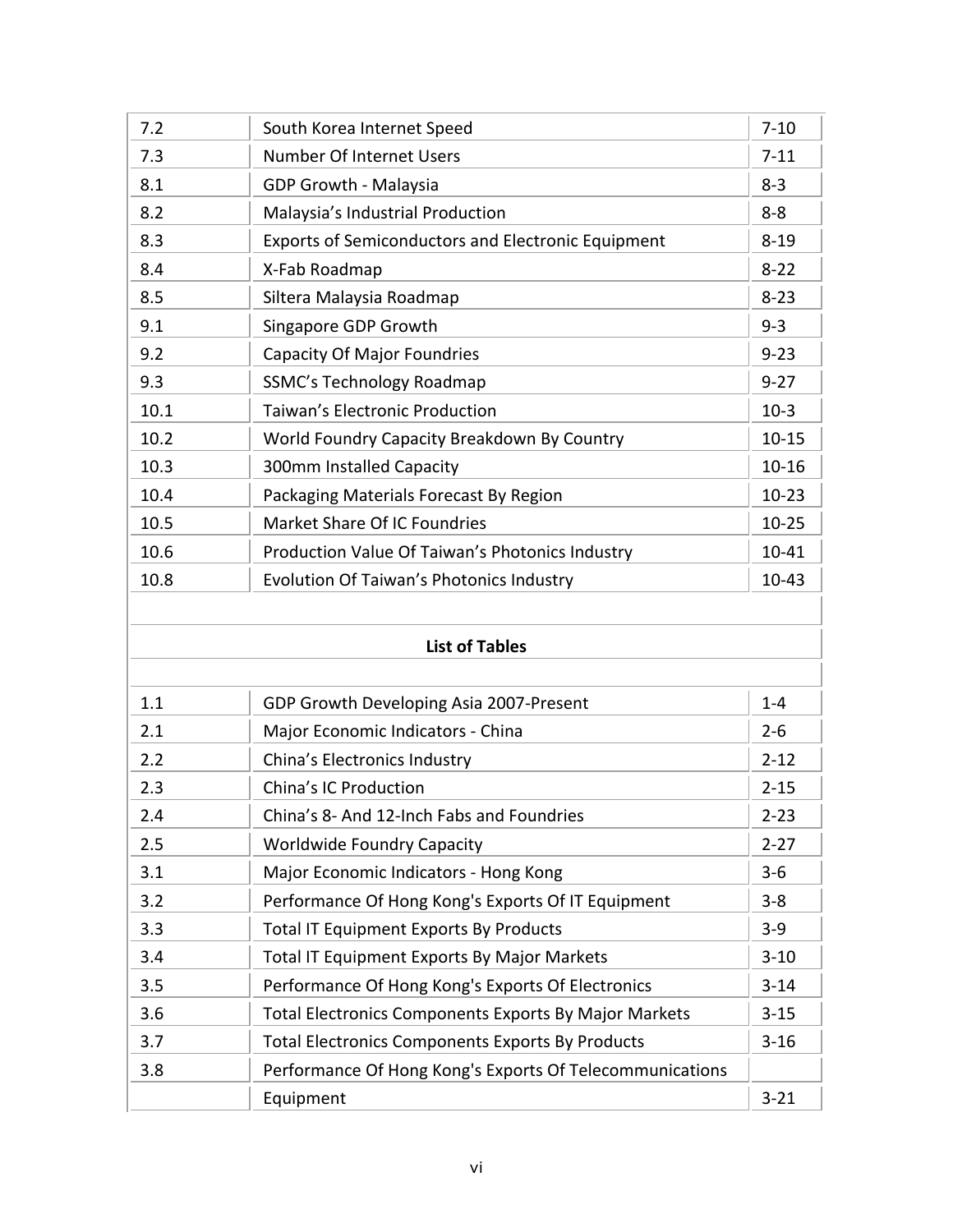| 3.9   | <b>Total Telecommunications Exports By Categories</b>             | $3 - 22$  |
|-------|-------------------------------------------------------------------|-----------|
| 3.10  | <b>Total Telecommunications Exports By Major Markets</b>          | $3 - 23$  |
| 4.1   | Major Economic Indicators - India                                 | $4 - 5$   |
| 4.2   | <b>Market Share Of Semiconductor Applications</b>                 | $4 - 9$   |
| 4.3   | <b>Electronics Production In India</b>                            | $4 - 13$  |
| 5.1   | Major Economic Indicators - Indonesia                             | $5-6$     |
| 6.1   | Japan's Mobile Subscriber Market                                  | $6-4$     |
| 6.2   | Japanese IC Sales Leaders                                         | $6 - 10$  |
| 6.3   | <b>DRAM Market Leaders</b>                                        | $6 - 14$  |
| 7.1   | <b>Major Economic Indicators</b>                                  | $7-6$     |
| 7.2   | Competitiveness Of Semiconductor Equipment Industry By<br>Country | $7 - 20$  |
| 8.1   | <b>Major Economic Indicators</b>                                  | $8 - 5$   |
| 8.2   | Malaysia's IT Industry Billings                                   | $8 - 11$  |
| 8.3   | Malaysia's Statistics For PCs and Internet                        | $8 - 14$  |
| 8.4   | Share Of Total Malaysia Semiconductor Sales                       | $8 - 18$  |
| 9.1   | Major Economic Indicators Singapore                               | $9 - 6$   |
| 9.2   | <b>Economic Contribution By Electronics Industry</b>              | $9 - 12$  |
| 9.3   | <b>Domestic Exports Of Electronics</b>                            | $9 - 13$  |
| 9.4   | <b>Electronics Trade Singapore</b>                                | $9 - 14$  |
| 9.5   | Share Of Output                                                   | $9 - 16$  |
| 10.1  | <b>Taiwan's Electronic Production</b>                             | $10-7$    |
| 10.2  | Major Indices for Taiwan IC Industry                              | $10-8$    |
| 10.3  | Top 10 Fabless companies in Taiwan                                | $10 - 10$ |
| 10.4  | Major Indices of Taiwan IC Fabrication Business                   | $10 - 11$ |
| 10.5  | Top 10 Fabrication Companies in Taiwan                            | $10 - 13$ |
| 10.6  | Top 10 Import/Export Regions of Taiwan IC Market                  | $10 - 14$ |
| 10.7  | <b>Equipment Forecast By Region</b>                               | $10 - 18$ |
| 10.8  | Semiconductor Materials Consumption by Region                     | $10 - 19$ |
| 10.9  | Major Indices Of Taiwan Packaging And Testing Industry            | $10 - 21$ |
| 10.10 | Top 10 IC Packaging And Testing Companies                         | $10-22$   |
| 10.11 | TSMC's Capacity And Utilization Rates                             | $10 - 26$ |
| 10.12 | TSMC's Silicon Foundry Fabs                                       | $10-27$   |
| 10.13 | <b>UMC'S Fabs</b>                                                 | $10 - 29$ |
| 10.14 | Powerchip Semiconductor's Fabs                                    | 10-32     |